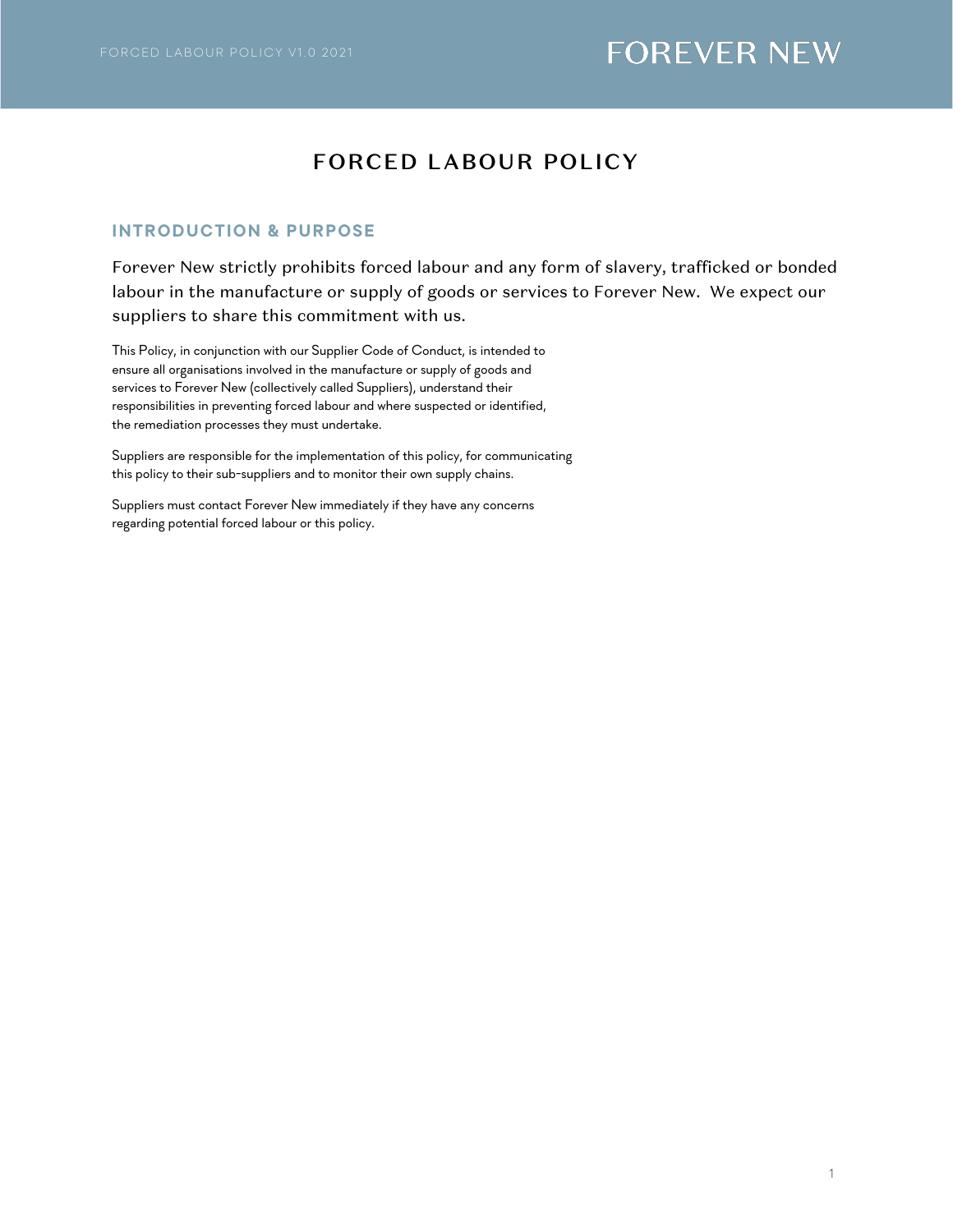### **DEFINITIONS**

Forced Labour: Forever New has adopted the following definition used by the International Labour Organisation (ILO): 'all work or service which is exacted from any person under the menace of any penalty and for which the said person has not offered himself voluntarily' (ILO Forced Labour Convention 1930 No. 29, Art 2).

The following examples are strong indicators of forced labour:

- Abuse of Workers Vulnerability
- **Isolation**
- Retention of identity documents
- **Excessive Overtime**
- **Deception**
- Physical or sexual violence
- Withholding of wages
- Abusive living and working conditions
- Restrictions of Movement
- Intimidation and threats
- Debt bondage

Workers: includes prospective workers (ie., during the recruitment stage); and workers whether engaged as employees, on seasonal and temporary contracts; migrant workers; sub-contracted workers; and home workers.

### **SUPPLIERS ' RESPONSIBILITY TO PREVENT FORCED LABOUR**

## Suppliers are responsible for identifying, preventing and remediating any instances of forced labour.

In addition to this policy, Suppliers must also comply with all applicable laws relating to the prohibition of forced labour as well as laws on the employment of migrant workers.

Suppliers are required to implement robust and effective systems and policies to identify and prevent forced labour in their own operations including those of their subcontractors and sub-suppliers and ensure the protection of the most vulnerable workers.

Suppliers must comply with the following requirements:

### **Freedom of Employment**

- a) Ensure workers have freedom of movement: specifically, the right to enter into and end employment freely without fear of threat, coercion or deception to the worker or their family
- b) Inform workers of their rights before starting employment in a language understood by the employee
- c) Provide written employment contracts in a language understood by the employee which are signed and a copy given to the employee
- d) Use employment contracts that include key details, including but not limited to wages and benefits; employee status; contract duration; living conditions; and location
- e) Provide translation services if needed
- f) Not to engage in any of the following practices in relation to workers:
	- Threats of physical or mental coercion
	- Require deposits, recruitment fees or impose financial penalties
	- Deny or restrict access to, and renewal of, identity papers or work permits
	- Provide accommodation at the workplace with restrictions on movement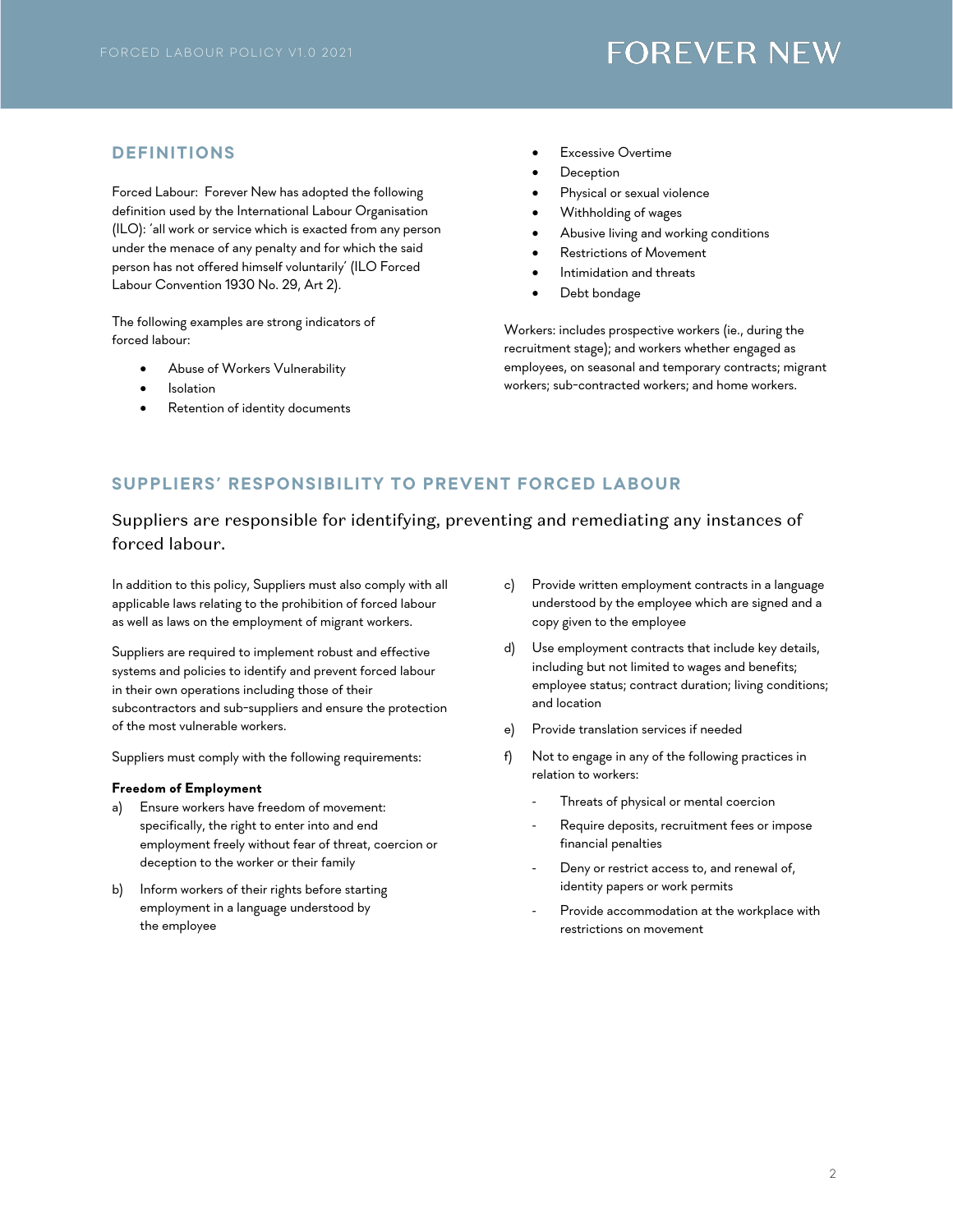#### **Responsible Recruitment & bonded labour**

- a) Introduce recruitment policies and practices to prevent the recruitment of forced labour
- b) Abide by the 'Employer Pays Principle' and ensure workers are not charged any fees; recruitment costs; or other costs such as training or equipment
- c) Not bind workers to employment as a condition of fulfilling terms of a debt to a third party or an employer including via loans or wage deductions
- d) Only work with legally registered recruitment agencies or labour recruiters who adhere to this policy and operate in line with the ethical recruitment principles of the IOM (International Organisation of Migration) IRIS Standard (International Recruitment Integrity System)
- e) Ensure 'right to work' checks are conducted at recruitment stage
- f) All employers and recruitment agents must comply with:
	- IRIS Standard
	- Dhaka Principles for Migration with Dignity
	- ILO General Principles and Operational Guidelines for Fair Recruitment and Definition of Recruitment Fees and Related Costs

#### **Freedom of Movement**

- a) Workers must have free egress from workplaces at all times
- b) Workers accommodation is not tied to their employer or recruitment agent
- c) No contract terms will confine or restrict employees' freedom of movement

#### **Personal Identity Documentation**

- a) Ensure workers retain or control their identity documents (passports, travel and identity documents and work permits, etc)
- b) Ensure employers only retain copies of workers' identity documents unless requested otherwise by the worker and if this is the case, the worker's permission must be given in writing; workers' access to original documents must never be withheld by the employer
- c) Provide freely accessible and secure storage to the worker for safekeeping of identity documents, if requested by the worker

#### **Forced overtime**

- a) Forced overtime is not permitted: any overtime work must be voluntary and without coercion, fear or retribution
- b) Any overtime cannot result in workers inability to leave the work premises freely